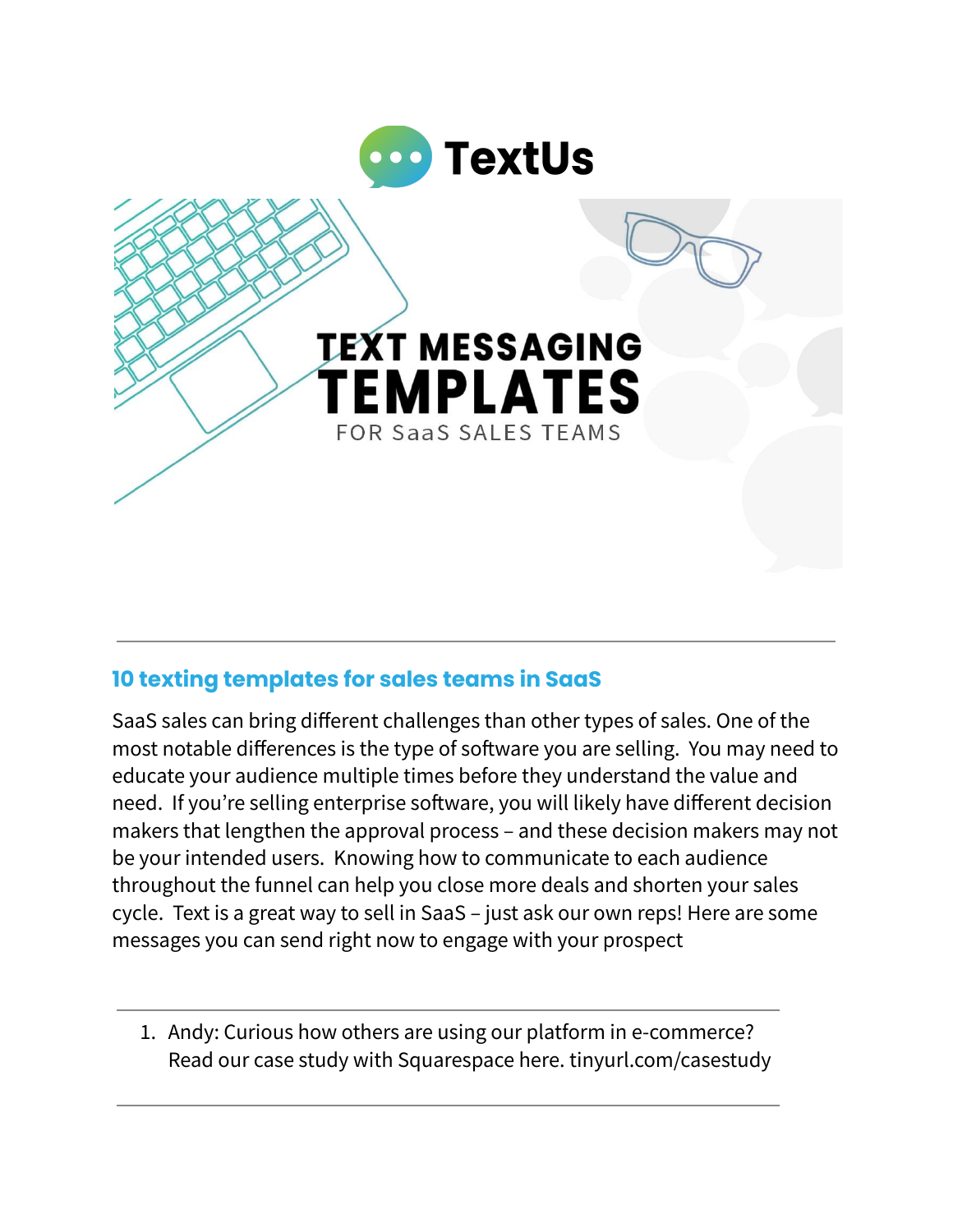- 2. Kelly: We surveyed 100 IT directors like you and here is the full report on the state of AI. Give it a read and let me know your thoughts on where you see AI fitting into your budget! tinyurl.com/stateofai
- 3. Sam, this is Sean from Acme. Our look at 2022 CRM trends is live! Thought you might want to look into the future with us. tinyurl.com/crm
- 4. Lucy, thanks for downloading our benchmarking report! Are you available for 5 mins today to discuss the results? — Mindy from Acme
- 5. Hi Daniel, I saw in Forbes you want to boost annual growth by 30%. We recently helped TRN do just that. Are you available to chat tomorrow at 2 or 3 pm ET?
- 6. Hi Sarah! Your free trial with Zapier is set to expire on 2/15 log in to your account to subscribe. Text me with any questions you have!
- 7. Hey Frank! I'd love to show you how our features can boost your team's productivity. Join us for a live demo this Wednesday 3/6 at 4pm ET. Confirm attendance here: tinyurl.com/livedemo
- 8. Hi Maria: You mentioned your calendar tool wasn't syncing properly. Our client testimonials praise our integrations as a top feature. Try it for yourself- book time here tinyurl.com/bookme
- 9. Liam: We've found that 89% of reps struggle with ignored calls and emails. If you have experienced the same, I'd love to chat with you about how text can help! Reply back with "CLOSED" and we can find a time!